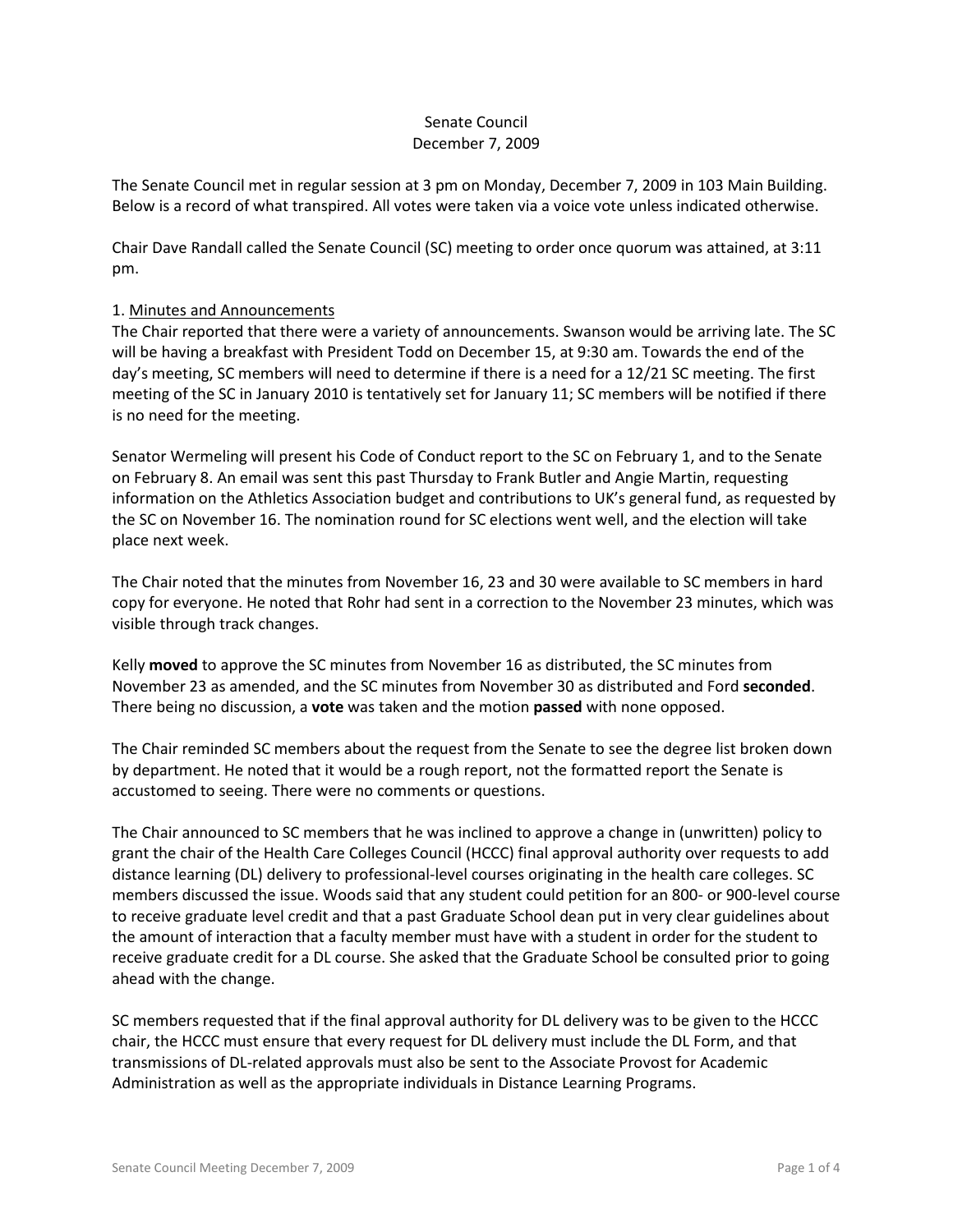The Chair suggested that the SC next review agenda item number three, since it could likely be reviewed quickly.

# 3. Discussion on Student's Waiver Request – Community College and UK GPA

The Chair referred to the discussion during the previous meeting and the decision to invite Associate Registrar Jacquie Hager to attend and share her thoughts on the student's request. Guest Hager said that her thoughts pertained to how the SC wished to deal with students who came before and would come in the future with similar requests – if the rule needed to be changed, then it should be changed. A waiver for one student was unfair to other students in similar situations. Hager noted that the inclusion of work from a community college (CC) into UK's GPA was determined by when the student transferred the work to UK, not when the courses were taken. Any CC work transferred after the summer of 2007 was not factored into the UK GPA. Hager added that the policy should have gone into effect in fall 2006, since that when the Senate removed references to the CC system from the *Senate Rules*, but an extension of one year was requested (and granted) to allow the Registrar's office to communicate the coming change to the CC.

Jensen **moved** to deny the request by the student to allow the grades earned at Hopkinsville Community College to factor into his UK GPA. Wood **seconded**. There was extensive discussion regarding the motion. SC members were sympathetic to the student's request, but were concerned about the overall fairness of granting the waiver for one student. When discussion ceased, a **vote** was taken and the motion **passed** in a show of hands with six in favor and four opposed.

Those present introduced themselves.

4. Transfer Action Plan – Steve Byars (Government Relations) and Provost Subbaswamy The Chair invited Provost Subbaswamy and Steve Byars (Office of Government Relations) to offer information about the Transfer Action Plan, as well as general information about the legislative process.

Guest Byars spoke for some time about the current legislation, as did Provost Subbaswamy. SC members asked a variety of questions, which were answered. SC members appreciated the ability to query both Byars and the Provost.

After discussion wound down, the Chair asked SC members if there were any other questions for the Provost. Jensen asked about the hiring process for a new vice president of Student Affairs. Provost Subbaswamy replied that he thought there would be a new hire named by January; although he could not say exactly when that person would start, he said it would at least be prior to July 1. In response to a question from Rohr about the Pharmacy dean search, the Provost said that there would be a new dean in place by July 1.

Kelly asked the Provost to say a few words about UK's current budget situation. Provost Subbaswamy and Byars responded with some thoughts and concerns. Afterwards, the Chair thanked them both and they departed.

# 3. Update on Vetting Teams

Associate Provost for Undergraduate Education Mike Mullen gave an overview of what would be reported to the Senate regarding the activities of the vetting teams (VT). Guest Mullen noted that he had only received one final report from a VT so far.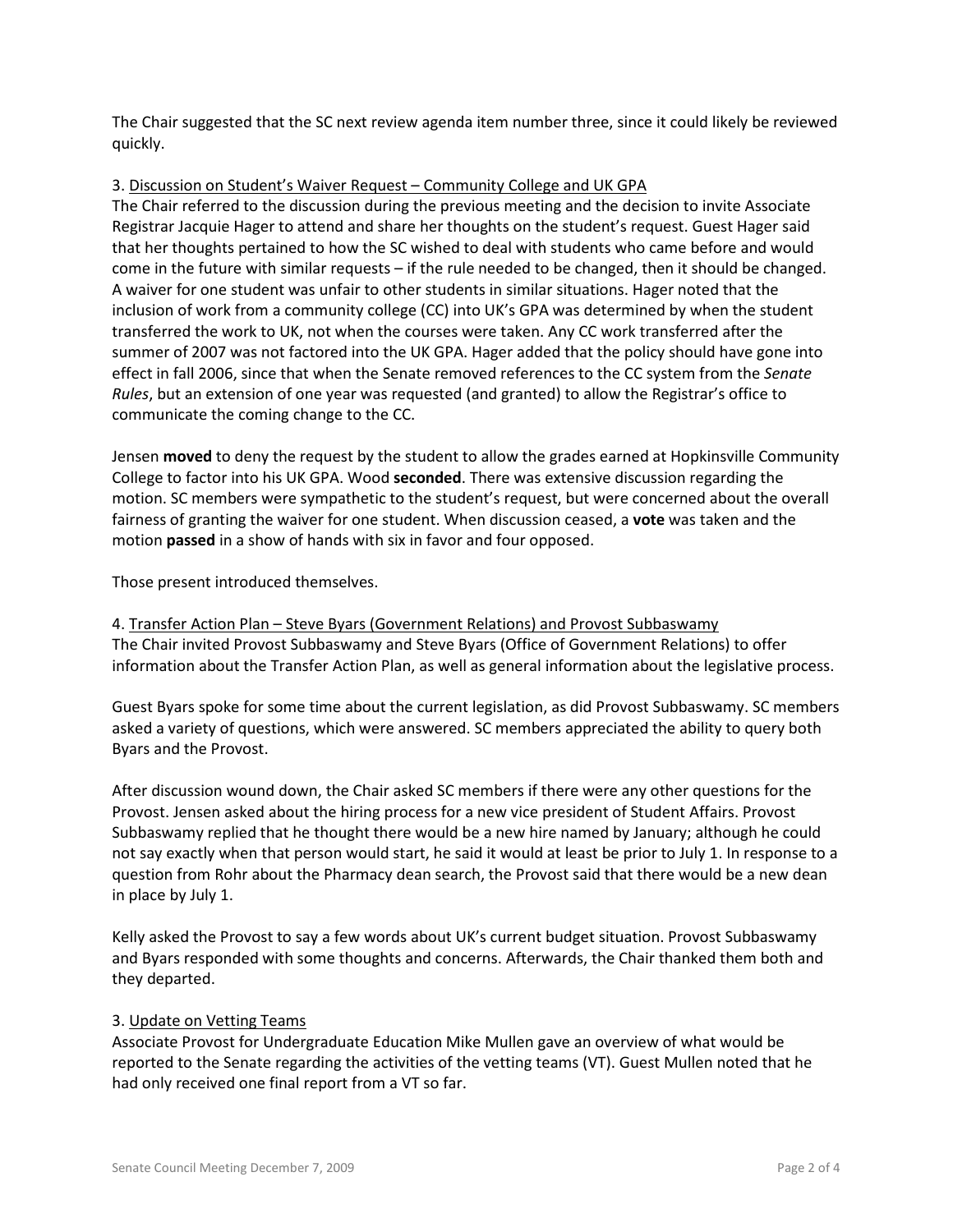Concerns have been raised regarding the lack of uniformity of proposal submissions (non-adherence to Senate syllabi guidelines, etc.); the minimal, if any, experience of involved faculty in undergraduate education/curriculum; and a need for greater numbers of "expert" faculty on committees (VT#1, Humanities, only had two faculty serving from the humanities). SC members discussed various aspects the issues listed below.

- DUSs in various fields, particularly the humanities, would make excellent VT members due to their administrative and disciplinary expertise, but those individuals likely already have a full plate of responsibilities.
- Although some colleges will buy out a faculty member's course toward more service credit on the DOE, some colleges do not have a sufficient number of courses with which to do that routinely.
- There needs to be some mechanism for rewarding faculty who serve on University committees, specifically the VT.
- A better mechanism for composing the committees needs to be identified.
- There are still a few programs (particularly in the College of Engineering) for whom the proposed Gen Ed will create an increase in the number of required credits.
- There may be situations in which a Gen Ed course could be offered for four credits; Design Principle #2 states that Gen Ed should be no more than the equivalent of 30 hours, but that could be interpreted to mean that the Learning Outcomes are the most important aspect.
- A two-course series from Statistics has been reviewed for Gen Ed, although it was made clear that while it would be accepted into the pilot, the Senate may not approve it in the long run.

Wood suggested that Mullen's offer an oral report to the Senate. After a few additional comments, the Chair said that the Gen Ed umbrella committee (made up of VT chairs, etc.) will meet before December 21, so there may be a need for a SC meeting on December 21.

# 5. Officer Elections

The Chair said that Hollie Swanson was the nominee for chair, and Debra Anderson was the nominee for vice chair. Wood **moved** to accept the nominations by unanimous acclimation, and Yanarella **seconded**. There being no discussion, a **vote** was taken and the motion **passed** with none opposed.

Therefore, Swanson was elected to serve as SC chair for the period June 1, 2010 – May 30, 2011. Anderson was elected to serve as vice chair for the period June 1, 2010 – May 30, 2011.

The Chair asked SC members about holding an SC meeting on December 21 devoted to next steps for Gen Ed. SC members were amenable, so the Chair said that SC members would receive information for that meeting on the Friday before.

# 6. Tentative Senate Agenda for December 14